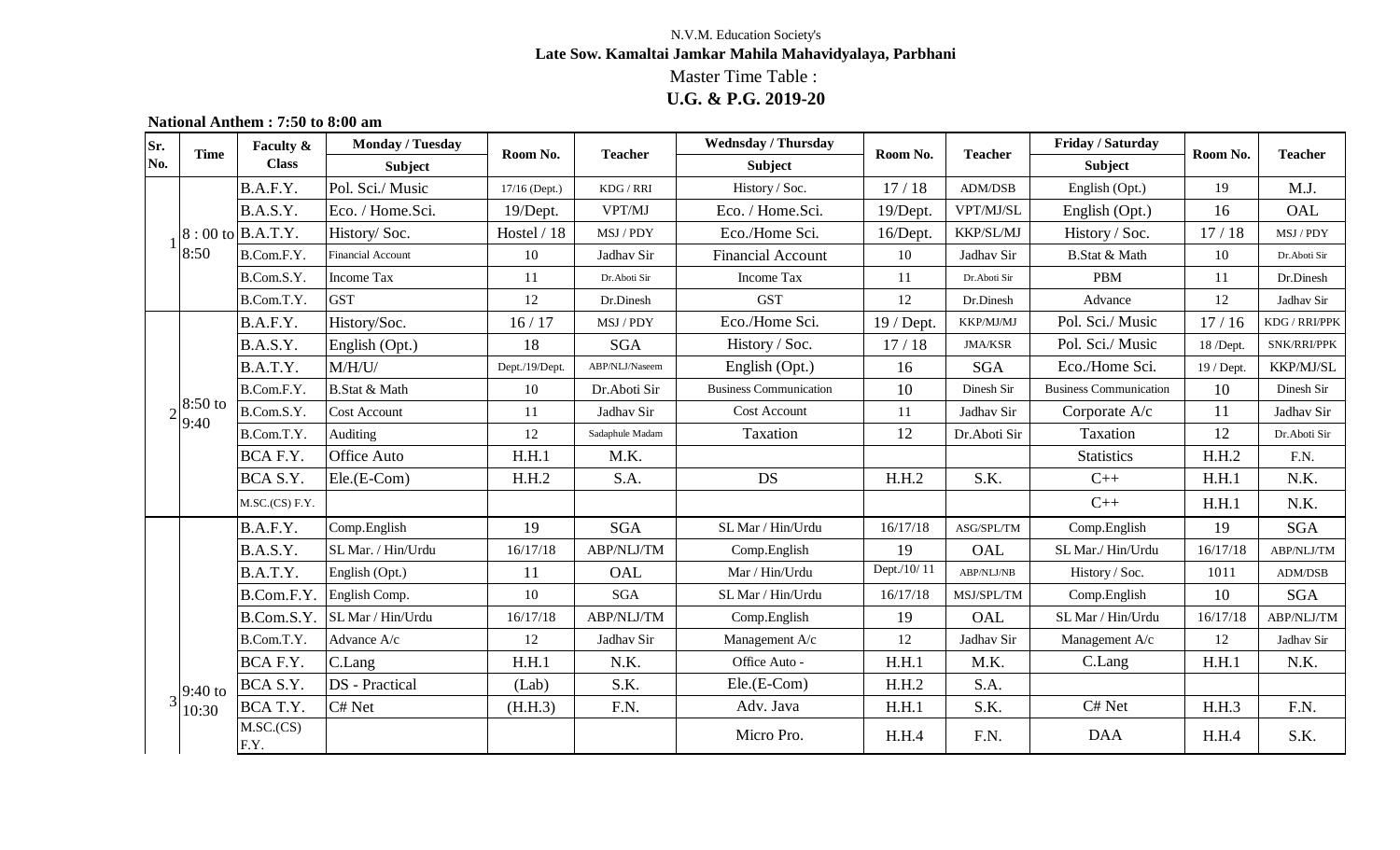|  |                                   | M.SC.(CS) S.Y. DIP Prat    |                                               | (Lab)         | <b>MK</b>       |                                           |                  |                 |                                              |              |                             |
|--|-----------------------------------|----------------------------|-----------------------------------------------|---------------|-----------------|-------------------------------------------|------------------|-----------------|----------------------------------------------|--------------|-----------------------------|
|  |                                   | B.Voc.F.T.<br>(F.Y.)       | <b>Basic Pattern Making (TH)</b>              | 21            |                 | Language & Communication Skills           | 22               |                 | Apparel Construction (PR)                    | 23           |                             |
|  |                                   | B.Voc.F.T.<br>(S.Y.)       | <b>Apparel Construction (PR-1)</b>            | 23            |                 | Home Textile & Fabric Manpulation         | 21               |                 | Basic of computers (PR)                      | 22           |                             |
|  |                                   | B.Voc.F.T.<br>(T.Y.)       | Industrial Law (TH)                           | 22            |                 | <b>Apparel Construction (PR-I)</b>        | 23               |                 | Transformational<br>Reconstruction           | 21           |                             |
|  |                                   | 10:30 TO 10:40 am INTERVAL |                                               |               |                 |                                           |                  |                 |                                              |              |                             |
|  |                                   | B.A.F.Y.                   | SL Mar / Hin/Urdu                             | 11/17 & 18    | SPL/JM/ASG      | English (Opt.)                            | 19               | <b>SGA</b>      | History/Soc.                                 | 16/19        | MSJ/DSB                     |
|  |                                   | B.A.S.Y.                   | English Comp.                                 | 19            | OAL             | Mar / Hin/Urdu                            | 16/17/18         | ASG/SPL/TM/     | English (Opt.)                               | Dept.        | OAL                         |
|  |                                   | B.A.T.Y.                   | Pol. Sci./ Music                              | 10 / 16 Dept. | <b>SNK/RRI</b>  | Pol. Sci./ Music                          | Hostel /Dept.    | SNK/RRI/PPK     | Mar / Hin/Urdu                               | Dept./ 17/18 | ASG/SPL/NB                  |
|  |                                   | B.Com.F.Y.                 | <b>SL Mar / Hin/Urdu</b>                      | 16/17/18      | ASG/SPL/TM      | B.Eco.                                    | 10               | Mule Madam      | B.Eco.                                       | 10           | Mule Madam                  |
|  |                                   | B.Com.S.Y.                 | Comp.English                                  | 19            | OAL             | Corporate A/c                             | 11               | Jadhav Sir      | Corporate Law                                | 11           | Sadaphule Madam             |
|  |                                   | B.Com.T.Y.                 | Toor & Travels                                | 12            | Dr.More Sir     | <b>Auditing</b>                           | 12               | Sadaphule       | Tours & Travels                              | 12           | Dr. More Sir                |
|  | 10:40<br><b>TO</b><br>11:30<br>am | BCA F.Y.                   |                                               |               |                 | <b>Statistics</b>                         | H.H.2            | F.N.            |                                              |              |                             |
|  |                                   | BCA S.Y.                   | $C++$                                         | H.H.1         | N.K.            | <b>SAD</b>                                | H.H.1            | M.K.            | <b>DS</b>                                    | H.H.2        | S.K.                        |
|  |                                   | BCA T.Y.                   | $Ele.$ (DIP)                                  | H.H.3         | M.K.            | Linux                                     | H.H.3            | <b>SA</b>       | $Ele.$ (DIP)                                 | H.H.3        | M.K.                        |
|  |                                   | M.SC(CS)<br>F.Y.           | $C++$                                         | H.H.1         | N.K.            |                                           |                  |                 |                                              |              |                             |
|  |                                   | M.SC(CS)<br>S.Y.           | $DIP -$                                       | H.H.3         | <b>MK</b>       | <b>ISP</b> Pract.                         | (LAB)            | <b>NK</b>       | DIP - MK                                     | H.H.3        |                             |
|  |                                   | B.Voc.F.T.<br>(F.Y.)       | Fashion Art & Illustration (PR-               | 21            |                 | Accessory making (PR)                     | 22               |                 | Apparel Construction (PR)                    | 23           |                             |
|  |                                   | B.Voc.F.T.<br>(S.Y.)       | <b>Apparel Construction</b><br>$(PR -$        | 23            |                 | Home Textile & Fabric Manpulation<br>(PR) | 21               |                 | Basic of computers (PR)                      | 22           |                             |
|  |                                   |                            | B.Voc.F.T. (T.Y.) Industrial Engineering (TH) | 22            |                 | Apparel Construction (PR-I)               | 23               |                 | Transformational<br>Reconstruction           | 21           |                             |
|  |                                   | M.Com.F.Y.                 | <b>Management Economics</b>                   | H.H.          | (Dr.Sondge Sir) | <b>Management Economics</b>               | H.H.             | (Dr.Sondge Sir) | <b>International Business</b><br>Environment | H.H.         | Yasmin<br>Madam             |
|  |                                   | B.A.F.Y.                   | Mar / Hin/Urdu                                | Dept/17/18    | ABP/NLJ/TM      | Eco./Home Sci.                            | $19/D$ ept.      | KKP/SL/MJ       | Mar / Hin/Urdu                               | 16/17/18     | $\operatorname{ASG/SPL/NB}$ |
|  |                                   | B.A.S.Y.                   | Pol.Sci./Music                                | 16/Dept.      | KDG / RRI/PPK   | His./Sociology                            | 16/17            | MSJ/PDY         | Eco./Home Sci.                               | $12$ / Dept. | <b>KKP/SL/MJ</b>            |
|  |                                   | B.A.T.Y.                   | Eco./Home Sci.                                | $19/D$ ept.   | <b>KKP/SL</b>   | Mar / Hin/Urdu                            | Dept/Dept./Dept. | ASG/SPL/NB      | English (Opt.)                               | 10           | SGA                         |
|  |                                   | B.Com.F.Y.                 | Computer                                      | 10            | Dr.More Sir     | Computer                                  | 10               | Dr.More Sir     |                                              |              |                             |
|  |                                   | B.Com.S.Y.                 | Banking & Finance                             | 11            | Mule Madam      | Corporate Law                             | 11               | Sadaphule       | Banking & Finance                            | 11           | Mule Madam                  |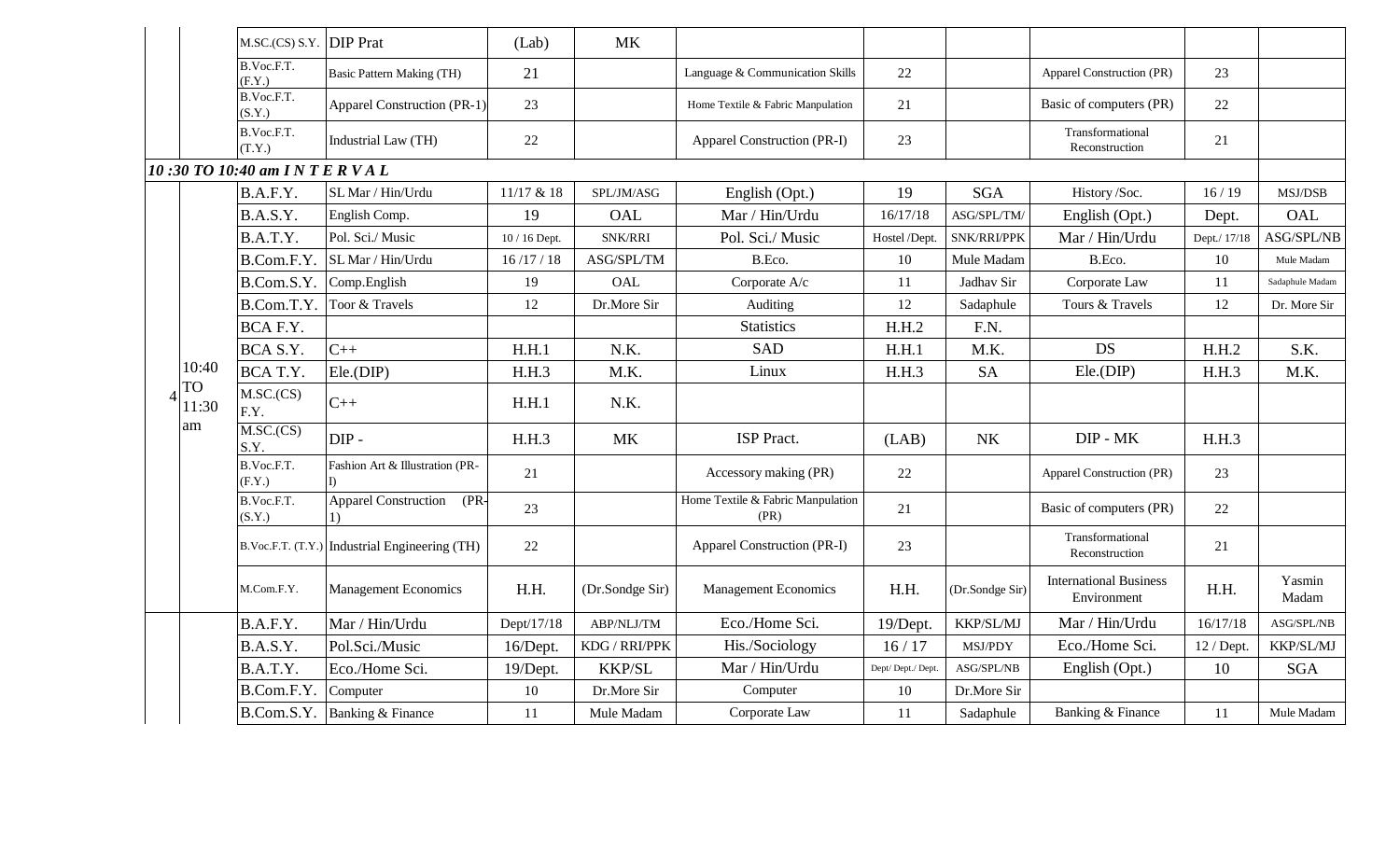|  |                     | B.Com.T.Y.           | Accounting & Tally SEC                      | 12            | Dr.Bhosle Sir     | Accounting & Tally SEC                    | 12           | Dr.Bhosle Sir |                                            |                  |                 |
|--|---------------------|----------------------|---------------------------------------------|---------------|-------------------|-------------------------------------------|--------------|---------------|--------------------------------------------|------------------|-----------------|
|  |                     | BCA F.Y.             |                                             |               |                   | <b>FOC</b>                                | H.H.1        | S.A.          | <b>FOC</b>                                 | H.H.1            | S.A.            |
|  |                     | $11:30$ to BCA S.Y.  | Logical Res                                 | H.H.2         | N.K.              | Logical Res                               | H.H.2        | N.K.          | SAD                                        | H.H.2            | M.K.            |
|  | 12:20               | BCA T.Y.             | Linux                                       | H.H.3         | <b>SA</b>         | C# Prac                                   | (LAB)        | <b>FN</b>     | Adv. Java                                  | H.H.3            | S.K.            |
|  |                     | M.SC(CS) F.Y.        | <b>DDC</b>                                  | H.H.4         | M.K.              | <b>DDC</b>                                | H.H.4        | M.K.          | Micro Pro.                                 | H.H.4            | F.N.            |
|  |                     | M.SC(CS) S.Y.        | <b>DM</b>                                   | H.H.1         | S.K.              | <b>DM</b>                                 | H.H.3        | S.K.          | <b>JSP</b>                                 | Dept.            | N.K.            |
|  |                     | B.Voc.F.T.<br>(F.Y.) | Fashion Art & Illustration (PR-             | 21            |                   | Accessory making (PR-I)                   | 22           |               | Apparel Construction (PR)                  | 23               |                 |
|  |                     | B.Voc.F.T. (S.Y.)    | <b>Apparel Construction</b><br>$(PR-1)$     | 23            |                   | History of Indian Costume (PR)            | 21           |               | Banking & Export (TH)                      | 22               |                 |
|  |                     | B.Voc.F.T.<br>(T.Y.) | Seam Finishes & Hem<br>Finishes(PR)         | 22            |                   | <b>Apparel Construction (PR-I)</b>        | 23           |               | Transformational<br>Reconstruction (PR)    | 21               |                 |
|  |                     | M.Com.F.Y.           | <b>BMOM</b>                                 | H.H.          | Mr. Jadhav G.K.   | <b>International Business Environment</b> | H.H.         | Yasmeen Madam | <b>BMOM</b>                                | H.H.             | Mr. Jadhav G.K. |
|  |                     | B.A.F.Y.             | Mar / Hin/Urdu                              | 16/17/18      | ASG/SPL/TM        | English (Opt.)                            | 19           | OAL           | Pol.Sci./Music                             | $10/D$ ept. $16$ | KDG / RRI/PPK   |
|  |                     | B.A.S.Y.             | Mar / Hin/Urdu                              | Dept./H/Dept. | <b>ABP/NLJ/NB</b> | Mar / Hin/Urdu                            | 10/11/ Dept. | ABP/NLJ/NB/   | History/Soc.                               | 12/19            | MSJ/PDY         |
|  |                     | B.A.T.Y.             | History/Soc.                                | 12/19         | <b>ADM/DSB</b>    | Political Sci /Music                      | 17/11 Dept.  | RRC/RRI/PPK   | English (Opt.)                             | 18               | OAL             |
|  |                     | B.Com.S.Y.           | <b>PBM</b>                                  | 10            | Dr.Dinesh Sir     | <b>E-Commerce SEC</b>                     | 11           | Dr.Bhosle Sir | <b>E-Commerce SEC</b>                      | 10               | Dr.Bhosle Sir   |
|  |                     | BCA F.Y.             | <b>Office Prac</b>                          | (Lab)         | <b>MK</b>         |                                           |              |               |                                            |                  |                 |
|  |                     | BCA S.Y.             |                                             |               |                   | <b>SEC</b>                                | H.H.2        | F.N.          | $C++$ Prac                                 | (Lab)            | N.K.            |
|  |                     | BCA T.Y.             |                                             |               |                   | <b>SEC</b>                                | H.H.3        | S.K.          |                                            |                  |                 |
|  | 12:20<br>6 TO<br>10 | $M.SC(CS) F.Y.$ DAA  |                                             | H.H.4         | S.K.              |                                           |              |               | $C++$ Prac                                 | (Lab)            | N.K.            |
|  |                     | M.SC(CS)<br>S.Y.     | <b>DBA</b>                                  | H.H.3         | <b>SA</b>         | <b>ISP</b>                                | H.H.1        | N.K.          | DBA - SA                                   | H.H.3            |                 |
|  |                     | B.Voc.F.T.<br>(F.Y.) | Surface Ornamentation (PR)                  | 21            |                   | Fashion Development (TH)                  | 22           |               | Elements of Textile (TH)                   | 23               |                 |
|  |                     | B.Voc.F.T.<br>(S.Y.) | Clothing industries (TH)                    | 22            |                   | Textile weaving (TH)                      | 21           |               | Clothing Industry (TH)                     | 21               |                 |
|  |                     | B.Voc.F.T.<br>(T.Y.) | Seam Finishes & Hem<br>Finishes(PR)         | 23            |                   | Portfolio Development (TH-I)              | 23           |               | Computer Aided Design (PR-<br>$\mathbb{D}$ | 22               |                 |
|  |                     | M.Com.F.Y.           | Statistical analysis for<br><b>Business</b> |               | Dr. More V.D.     | <b>Statistical analysis for Business</b>  | H.H.         | Dr. More V.D. |                                            |                  |                 |
|  |                     | M.A. Music           | M.A. I                                      | Dept.         |                   | M.A. I                                    | Dept.        |               | M.A.I                                      | Dept.            |                 |
|  |                     | B.A.F.Y.             | Eco/Home Sci.                               | 19/Dept.      | <b>KKP/SL</b>     | Pol.Sci/Music                             | 10/Dept.     | KDG/PPK/RRI   | Eco/Home Sci.                              | $10/D$ ept.      | KKP/SL/MJ       |
|  |                     | B.A.S.Y.             | His./Sociology                              | 16/17         | <b>ADM/KSR</b>    | Pol.Sci/Music                             | 12/16        | KDG/PPK/RRI   | Mar / Hin/Urdu                             | 16/17/18         | ASG/SPL/TM      |
|  |                     |                      |                                             |               |                   |                                           |              |               |                                            |                  |                 |